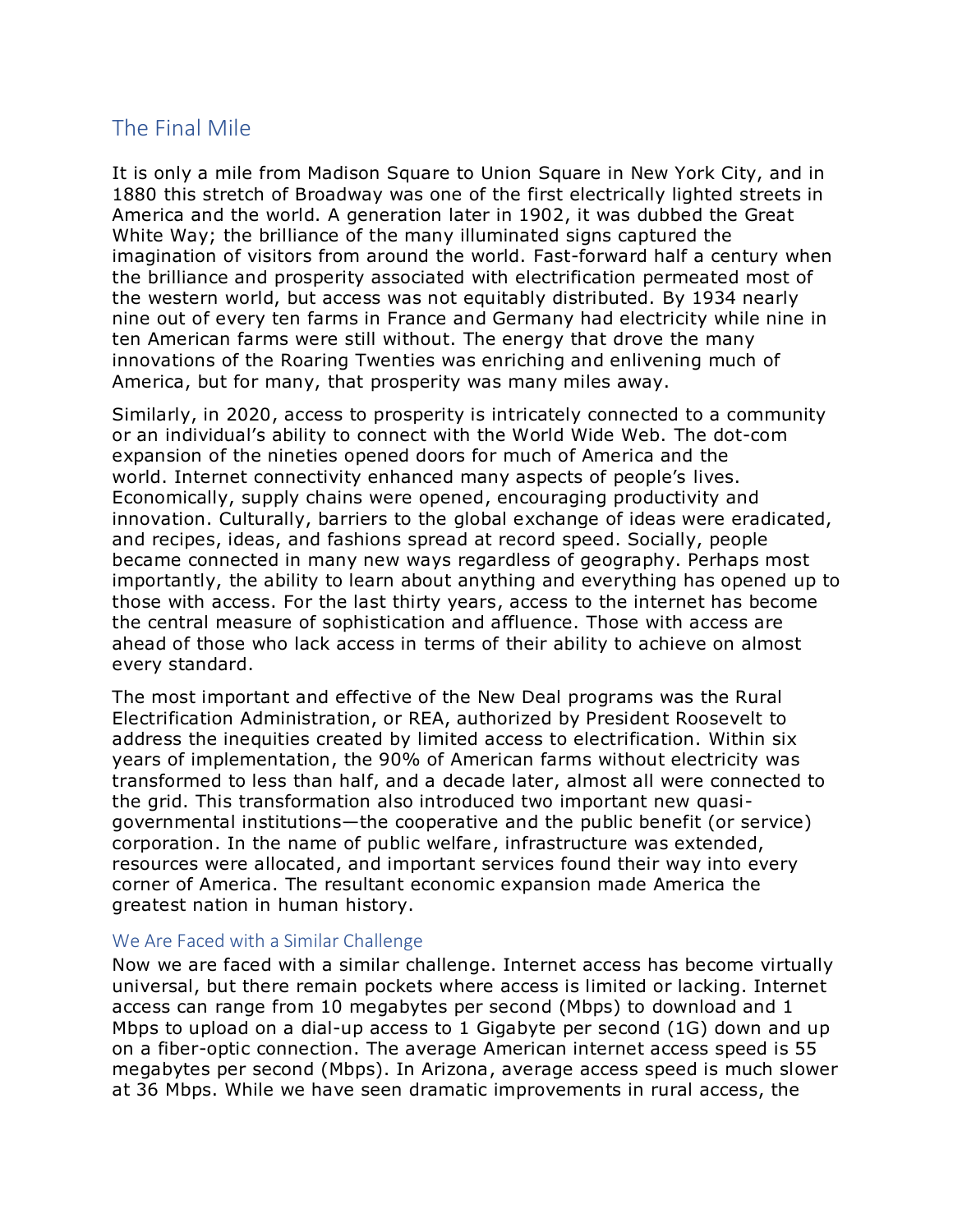technological challenge continues to be keeping up with constantly moving goalposts. The goals articulated four years ago, for greater access at the 25Mbps/3Mbps standard, fails to recognize that being future-ready looks more like 100Mbps/100Mbps—a standard most of the nation and almost all of rural American is far from reaching.

## We Have the Tools to Do It

The tools exist to move rural Arizona from where we are today to the standard needed to ensure all children have access at home to the tools required to access a quality twenty-first century education. First, the technology exists. We have identified tools that will enable the establishment of a network of fiber linked nodes capable of reaching all the households within a seven-mile radius. Within each home, access points can be installed capable of providing 100Mbps/100Mbps access to wireless devices. Second, programs exist to provide the funding to erect the network. Through the Rural Utility Service, the descendant agency of the REA, grant funding is available for just such a program. Management of the service would be provided by either a non-profit organization or a governmental or quasi-governmental (public service corporation) agency. It is possible that management could be contracted with private providers, cooperative agencies, or municipalities. There are some regulatory questions still to be addressed. Third, models are currently being developed to demonstrate the efficacy of the technology. These models are being set up in several rural communities across Arizona. Based on their performance, we will be able to answer many of the questions.

## In Conclusion

We must keep in mind the importance of ensuring universal access to a quality education. In response to the obstacles to educational opportunity created by segregation almost a century ago, the U.S. Supreme Court responded, "Today, education is perhaps the most important function of state and local governments. Compulsory school attendance laws and the great expenditures for education both demonstrate our recognition of the importance of education to our democratic society. It is required in the performance of our most basic public responsibilities, even service in the armed forces. It is the very foundation of good citizenship. Today it is a principal instrument in awakening the child to cultural values, in preparing him for later professional training, and in helping him to adjust normally to his environment. In these days, it is doubtful that any child may reasonably be expected to succeed in life if he is denied the opportunity of an education. Such an opportunity, where the state has undertaken to provide it, is a right which must be made available to all on equal terms." [Brown v. Board of Education, 347 U.S. 483, 1954 \(at 493\)](https://scholar.google.com/scholar_case?case=12120372216939101759&hl=en&as_sdt=806)

This sentiment applies just as well to the importance of providing access to internet connectivity. More recently, the court considered the importance of state action to provide equitable access to educational opportunities and found, in the words of concurring Justice Harry Blackmun, "In my view, when the State provides an education to some and denies it to others, it immediately and inevitably creates class distinctions of a type fundamentally inconsistent with